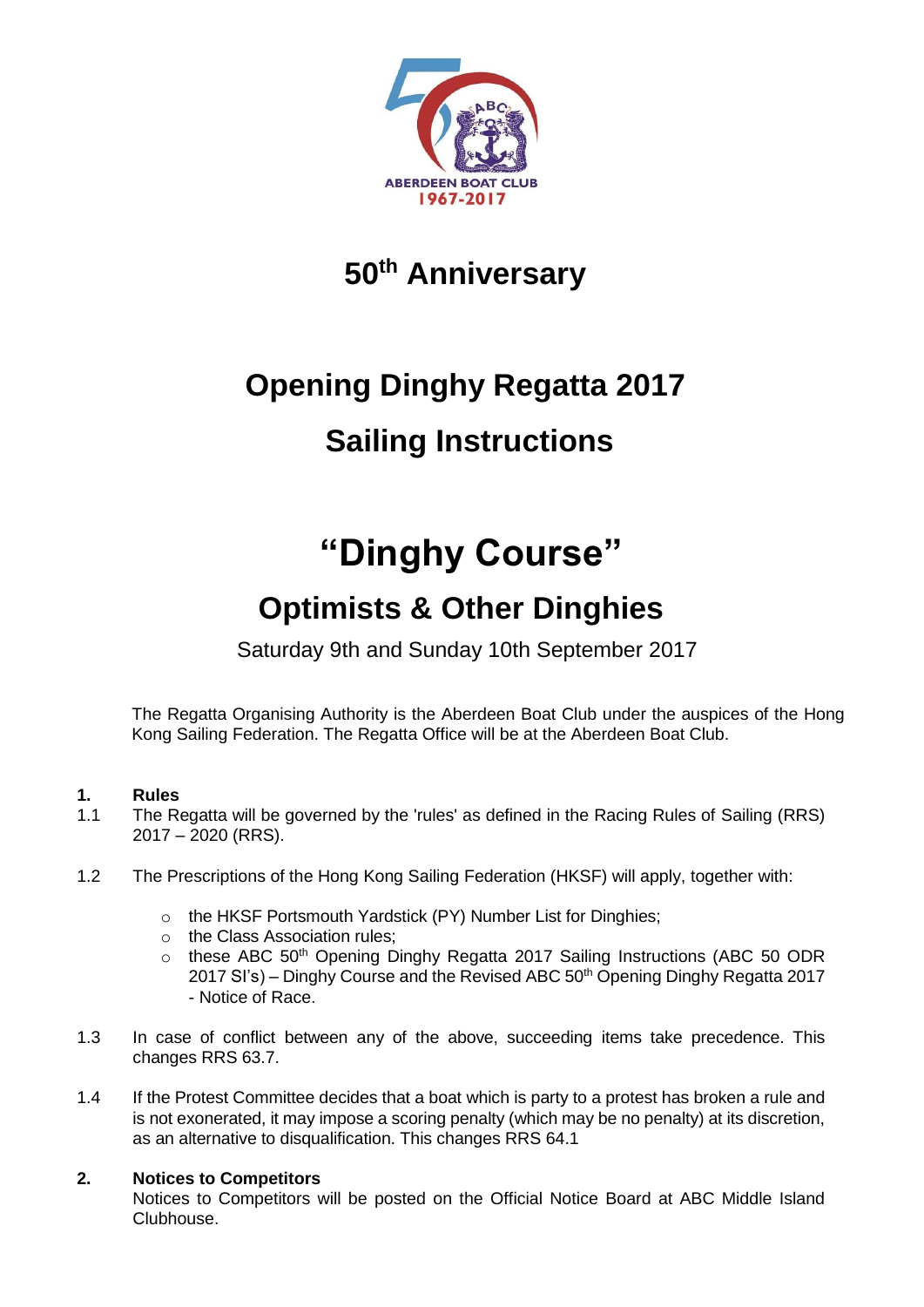#### **3. Changes to Sailing Instructions**

Any change to the sailing instructions will be posted on the Official Notice Board at ABC Middle Island Clubhouse before 0900 on the day it will take effect, except that any change to the schedule of races will be posted before 2000 hours on the day before it will take effect. This will be marked by an IC Flag "L" at the ABC Middle Island Clubhouse in daytime hours.

#### **4. Signals Made Ashore**

Signals made ashore will be displayed from the flagpole located at the ABC Middle Island Clubhouse.

#### **5. Schedule of Races**

The programme is as follows:

| • Saturday 9th September | Competitor's Briefing:<br>Racing, first possible warning signal: | 09.30 hrs<br>10.55 hrs |
|--------------------------|------------------------------------------------------------------|------------------------|
| • Sunday 10th September  | Racing, first possible warning signal:<br>Latest possible start: | 10.55 hrs<br>16,00 hrs |

#### **6. Class Flags**

Class Flags will be:

- Open Division A FAST **"E**" flag
- Open Division B SLOW "V" flag
- Optimists: "Q" flag L

#### **7. Racing Areas**

The racing area will be selected from around Middle Island, Repulse Bay, Chung Hum Kok Bay or Stanley Bay. Attachment A shows the location of the racing areas and this will be notified to competitors by the race committee hoisting signals ashore using the appropriate flag not less than 90 minutes before the first warning signal of the day.

- 
- Area Y (Yellow flag) Chung Hom Kok
- Area G (Green Flag) Area Outside Middle Island / Repulse Bay
	-
- Area R (Red Flag) Stanley Bay

#### **8. The Courses**

- 8.1 The List of Courses from which the courses will be selected on the day is set out in the Appendix B, which forms part of these Sailing Instructions.
- 8.2 The course selected to be sailed will be signalled, no later than the warning signal, by the committee boat displaying the appropriate course number, by means of a flag or board.

#### **9. Marks**

Race marks are detailed in the Course diagram, attachment B. The compass bearing from the start line to the first mark may be displayed on a black or white board on the race committee boat

#### **10. The Start**

- 10.1 Races will be started by using rule 26 with the warning signal made five minutes before the starting signal.
- 10.2 The starting line will be a line between a signal mast displaying an orange flag on the committee boat at the starboard end and a club buoy laid as an Outer Distance Mark (ODM) at the port end.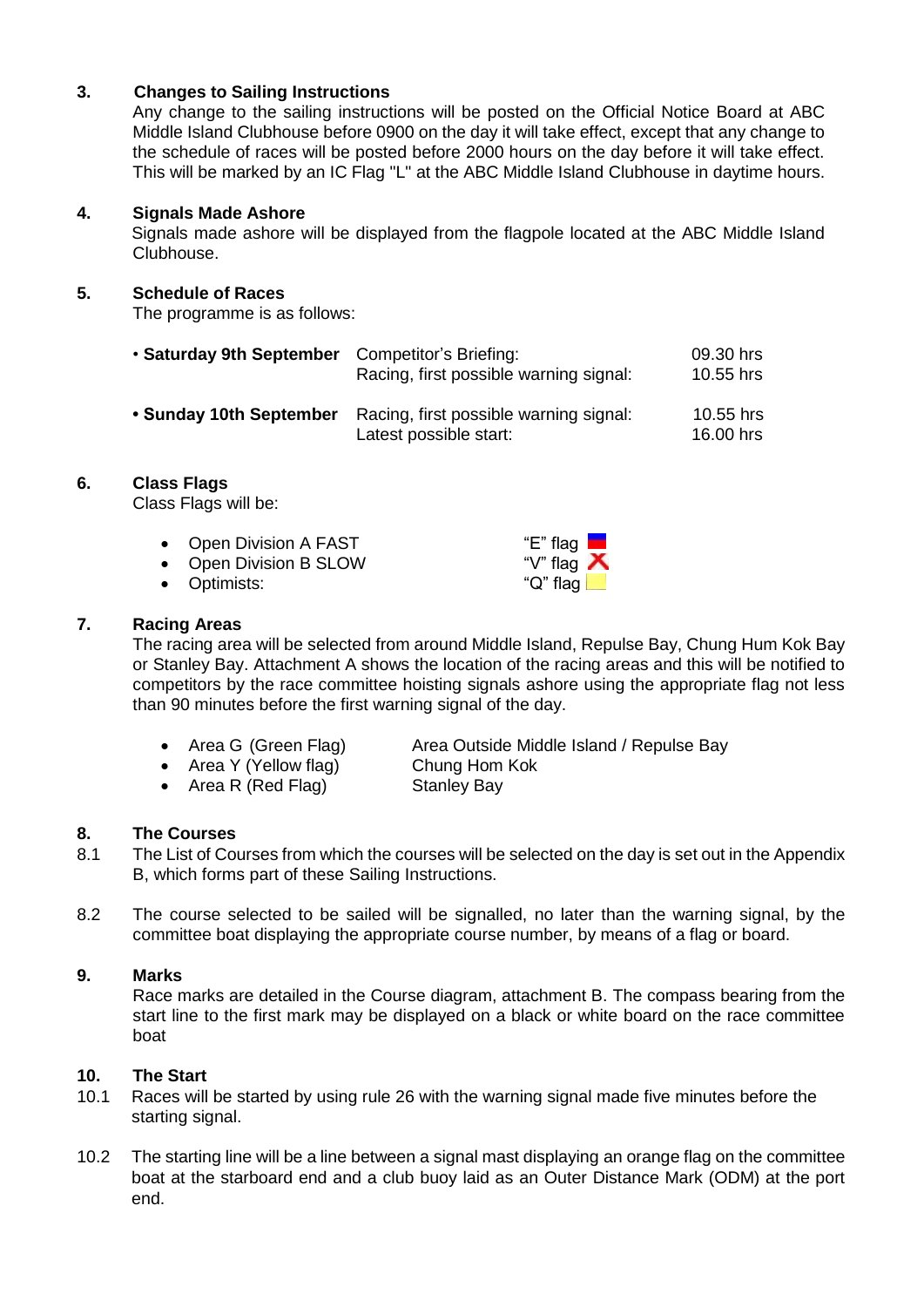- 10.3 An Inner Distance Mark (IDM) may be laid at the starting line and, if laid, boats shall start by passing between the IDM and ODM in the direction of the first mark of the course.
- 10.4 A boat starting later than 5 minutes after her designated starting signal will be scored Did Not Start (DNS) without a hearing. This changes rule A4.
- 10.5 When Flag U is displayed as the preparatory signal, no part of a boat's hull, crew or equipment shall be in the triangle formed by the ends of the starting line and the first mark during the last minute before her starting signal. If a boat breaks this rule and is identified, she shall be disqualified without a hearing but not if the race is restarted or re-sailed or postponed or abandoned before the starting signal. This changes RRS 26, 63.1 and A5. RRS 29.1 Individual recall does not apply. The scoring abbreviation for a flag U penalty is UFD. This changes A11 Scoring Abbreviations.

#### **11. Change of the Next Leg of the Course**

- 11.1 To change the next leg of the course in the context of rule 33, the race committee will lay a new mark and remove the original mark as soon as practicable. The change of course will be signalled before the leading boat has begun the leg although the new mark may not yet be in position.
- 11.2 Any mark to be rounded after rounding the new mark may be relocated to maintain the course configuration without further signalling. When in a subsequent change a new mark is replaced, it will be replaced by the original mark. When a change of course mark is replaced, it may be replaced with a mark with a white covering.

#### **12. The Finish**

The finishing line will be a line between a signal mast displaying an orange flag on the committee boat at the Starboard end and the nearby finishing mark as an Outer Distance Mark (ODM) at the port end.

#### **13. Time Limits**

- 13.1 The time limit for the first boat in each division to sail the course and finish shall be 60 minutes.
- 13.2 Boats failing to finish within 20 minutes after the first boat sails the course and finishes will be scored Did Not Finish (DNF) unless the Race Office finishes them on the water as set out in paragraph 12.3 below. This changes RRS rules 35 and A4.
- 13.3 Boats still racing when their time limit expires will be scored points equal to the number of boats finishing within the time limit plus 30% of the number of starters rounded to the nearest whole number, but no more points than the number of starters. Such boats will be scored Time Limit Expired (TLE). This changes RRS 35, A4.2 and A5.

#### **14. Arbitration**

- 14.1 Arbitration will be offered in line with procedures laid out in the RRS 2013 2016 HKSF Appendix 3.
- 14.2 Rule 44.1 is changed to permit a boat to take a 20% scoring penalty as calculated in Rule 44.3 (c) during an arbitration hearing.

#### **15. Protests and Requests for Redress**

- 15.1 Protest and request for redress shall be delivered to the Race Officer or placed inside the protest box at the ABC Middle Island within 90 minutes of the last boat to finish the day's racing.
- 15.2 The protest time limit will be posted on the Official Notice Board at Middle Island as soon as possible.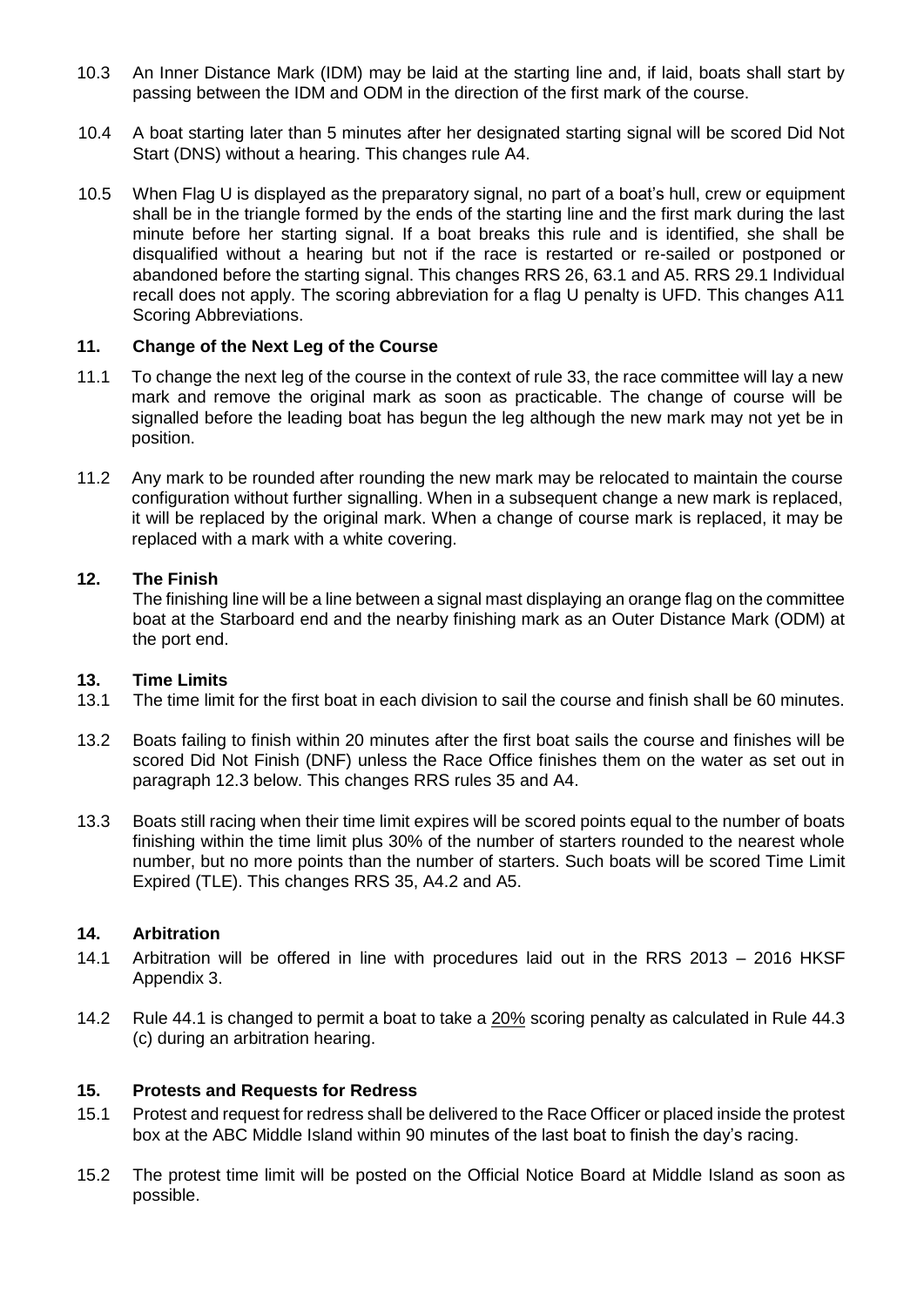15.3 The list of protests or requests for redress received and Hearing Schedule will be posted on the Official Notice Board at Middle Island within 15 minutes of the end of Protest Time. Hearings will be held as soon as possible after racing each day at the ABC's Middle Island clubhouse.

#### **16. Scoring**

- 16.1 A maximum of 6 races will be sailed in the regatta, 1 race will constitute a series. The starts for each day's subsequent races will follow as soon as possible after completion of the previous race.
- 16.2 Results in Open Divisions A and B will be calculated on corrected time using RYA PY handicaps, and results in level rating divisions for the Optimists, will be based on finishing time over the finish line.
- 16.3 The Low Point Scoring System of RRS Appendix A will be used.
- 16.4 Rule A2 is changed as follows: When four or fewer races have been completed, a boat's series score will be the total of her race scores. When five races or more have been completed, a boat's series scores will be the total of her race scores excluding her worst score.
- 16.5 Provisional results will be posted on the Official Regatta Notice board at Middle Island and the Regatta website.

#### **17. Registration & Safety**

- 17.1 Competitors shall sign in / sign out on the registration sheets at ABC Middle Island Race Office. Failure to sign in or back out after the race may result in penalty or disqualification, at the discretion of the Race Committee. This changes rules A4 & A5.
- 17.2 A boat which wishes to retire from the race must advise the race officer or regatta safety boats. Boats must not return to shore without doing so.
- 17.3 Communication may be made to the race officer by hail but where possible should be avoided unless made to indicate retirement or for safety reasons.
- 17.4 Personal floatation devices (PFD's) in good serviceable condition shall be worn at all times while on the water during the regatta.
- 17.5 Competitors are reminded of RRS Rule 4, Decision to Race.

#### **18. Support Boats**

- 18.1 Team leaders, coaches and other support personnel shall stay clear outside areas where the dinghies are racing from the time of the warning signal for the first class to start until all boats have finished or retired or the race committee signals a postponement, general recall or abandonment.
- 18.2 If the Race Committee hoists IC Flag K all support boats shall observe a listening watch on designated VHF safety channel and may enter the race area to assist with safety support for any competitor. If assistance is provided those competitors shall retire from that race. Coaches are requested to record those boats they provide assistance to and report it to the Race Committee via VHF or verbally by approaching the committee boat at an appropriate time. This changes RRS Race Signals, "other signals".

#### **19. Prizes**

Prizes will be awarded on Sunday of the Regatta after racing at the ABC Middle Island Clubhouse.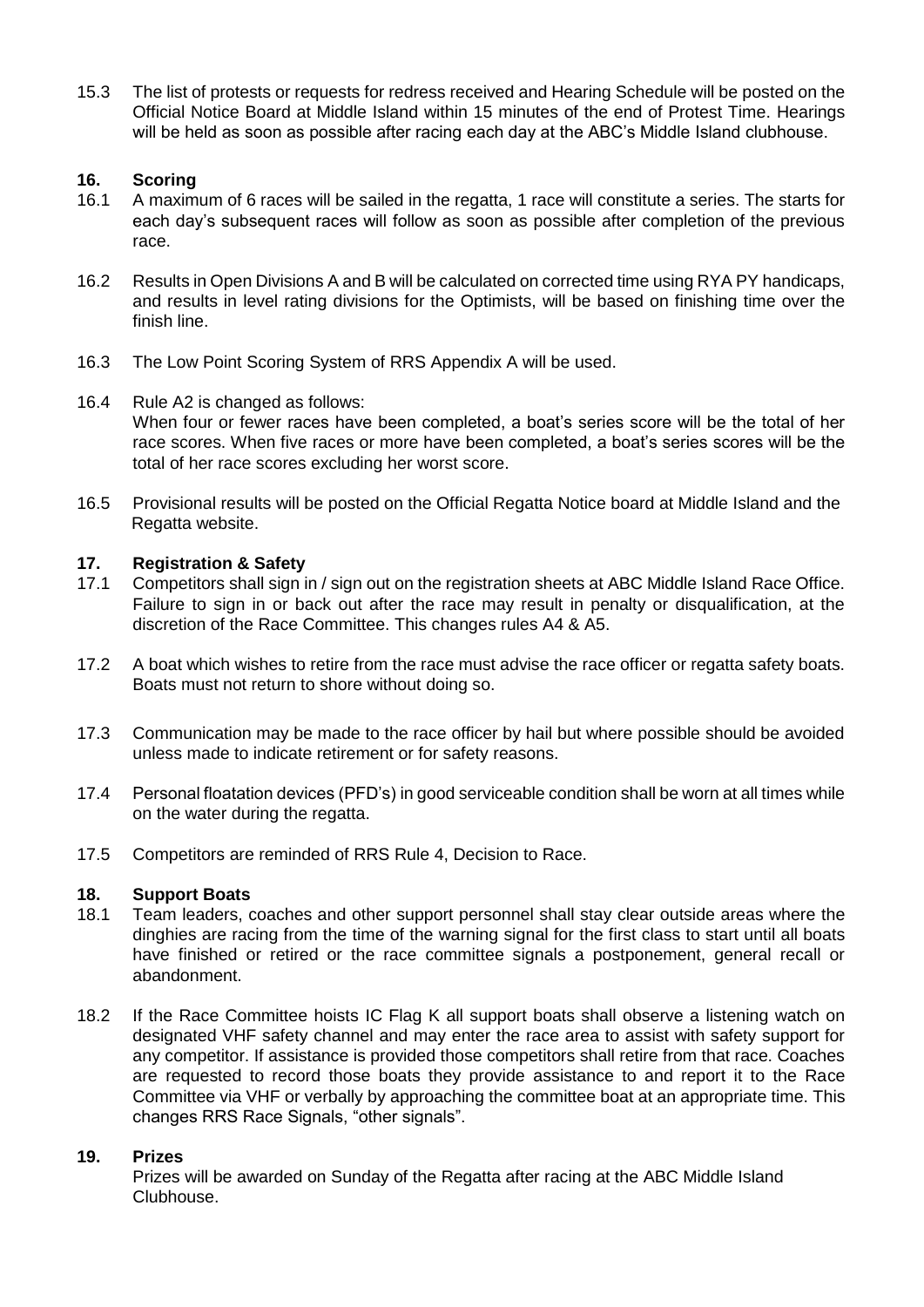#### **20. Disclaimer of Liability**

- 20.1 The Aberdeen Boat Club, the Organising Committee, the Race Committee, Race Sponsors and their respective representatives, officers, members, staff and volunteers accept no liability whatsoever for any loss of life or property, personal injury and damage caused by, or arising out of the Regatta.
- 20.2 The responsibility for a dinghy's decision to participate in a race or to continue racing is hers alone. (RRS Fundamental Rule 4). In addition competitor's attention is drawn to Special Regulation 1.02 (first point) which begins "The safety of a boat and her crew is the sole and inescapable responsibility of the Person-in-charge…" Competitors participate in the regatta entirely at their own risk.
- 20.3 Helms and crews are invited to co-operate with the Organising Authority, Race Committee and ABC Sailing Office in completing the formalities of their boat entries by submission of all required information, certificates, forms, etc. within the deadline dates quoted throughout this NoR. Failure to comply will result in a boat not entering the race correctly and will require supporting evidence to be presented to the race committee to comply.

#### **21. Insurance**

 All competitors shall have adequate third party liability insurance for racing. Proof of insurance will be requested of a boat entering the regatta by the organising authority who is not representing a HK club or organisation. ABC members or cadets using club boats will be insured by the organising authority.



### **Attachment A – Sailing Areas**